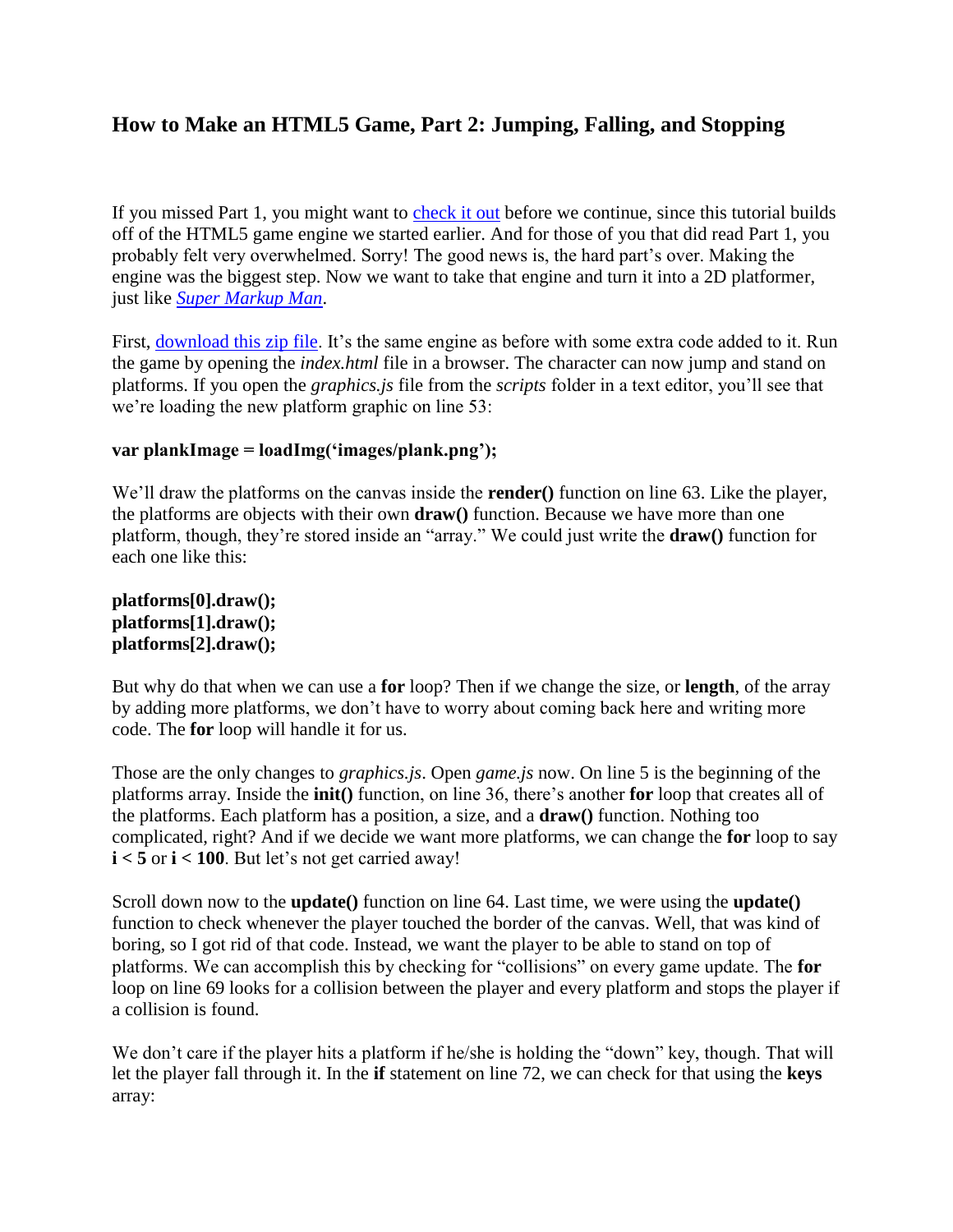### **if** (!(keys.down in keysDown)  $\&&$  player.velocity  $>= 0$ ) { }

The other part of the **if** statement looks at the player's **velocity**. That's a new value in the *player.js* file. It determines how fast the player falls. If the player's **velocity** is less than zero, that means the player is moving upwards, or jumping. If **velocity** is greater than zero, the player must be falling. So we only want to look for collisions if the player is falling AND the player isn't holding "down."

Once we know those two things are true, we can move on to the next **if** statement… and, oh boy, this one's ugly. There's no easy way to ask Javascript, "Hey, Javascript, did these two things touch?" Our only option is to compare the two objects' **x** and **y** values to see if the player is "inside" the platform. As soon as that is true, we'll bump the player back out by changing his/her **y** value:

#### **player.y = platforms[i].y – player.height;**



Don't forget to take into account the player's **height**. This move happens so quickly, though, that you don't even notice the player was inside anything. At the same time, we turn the player's ability to jump back on and reset his/her **velocity** (falling speed). Let's open the *player.js* file now to see how these new values are being used.

In *player.js*, the new variables are created on line 13: **velocity, jumpPower,** and **jumping**. These all control the player's up/down movement. On line 29, we're still using **keys.up in keysDown**  to check for an "up" key press, but the player is only allowed to do this once until they touch the ground again. That's why the **jumping** variable changes from false to true and back again in various places. Inside this **if** statement, the player's **velocity** is set to the player's **jumpPower**  (which is -14).